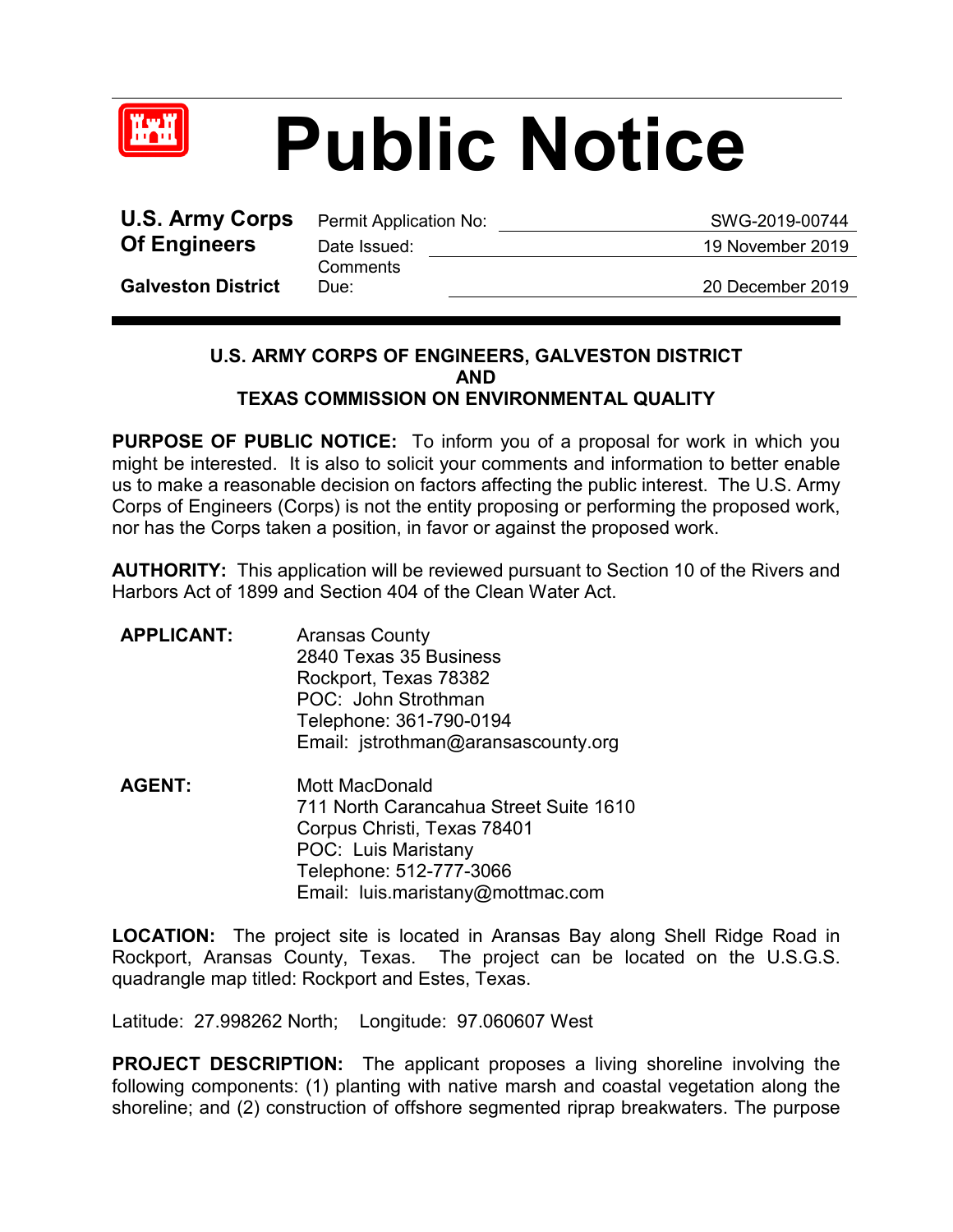of the shoreline planting component is to stabilize the soil, help absorb low-energy waves, and provide new habitat. The planting will establish approximately 0.6 acres of new marsh vegetation along approximately 1,300 linear feet of the Shell Ridge Road shoreline which will include, but not be limited to smooth cordgrass (Spartina alterniflora), marshhay cordgrass (Spartina patens), and/or sea ox-eye daisy (Borrichia frutescens). The majority of this planting will be located above the mean higher high water (MHHW) line as shown in the attached drawings. The purpose of the offshore riprap breakwater component is to reduce wave transmission further offshore; this is anticipated to create a low-energy water environment in the lee of the breakwaters, thereby reducing the risk of erosion along the shoreline, protecting the roadway from unobstructed wave attack, providing suitable conditions to protect existing seagrass and promote the growth of new vegetation. The offshore breakwaters will be constructed with approximately 7,500 cubic yards of stone riprap, to an approximate elevation of +4.0 feet NAVD88 with 2H:1V side slopes and a 3-foot crest width, and will have a total footprint of approximately 2 acres. The breakwaters will be segmented, having gaps between them ranging from 15 feet to 50 feet as shown in the attached permit drawings. Gaps have been incorporated and designed to allow for proper tidal flushing and water circulation, while also ensuring property owners can access the piers via boat. The navigable gap widths were set based on applicable design standards for safe navigation. The applicant's plans are enclosed in 6 sheets.

**AVOIDANCE AND MINIMIZATION:** The applicant has stated that they have avoided and minimized the environmental impacts by placing the breakwaters in deeper waters where seagrass beds are not present and the use of best management practices to include silt curtains and silt fencing to minimize turbidity during the construction activities.

**MITIGATION:** The applicant has not proposed to mitigate for the proposed impacts.

**CURRENT SITE CONDITIONS**: The action area consists of open water and the shoreline of Shell Ridge Road which is experiencing heavy erosion along the shoreline. This portion of Aransas Bay is highly developed and experiences heavy vessel traffic. There are numerous structures such as piers, boat lifts, aids to navigation, boat ramps, etc. There are special aquatic site located within the vicinity along the shoreline of the action area.

**NOTES:** This public notice is being issued based on information furnished by the applicant. This project information has not been verified by the Corps. The applicant's plans are enclosed in 6 sheets.

A preliminary review of this application indicates that an Environmental Impact Statement (EIS) is not required. Since permit assessment is a continuing process, this preliminary determination of EIS requirement will be changed if data or information brought forth in the coordination process is of a significant nature.

Our evaluation will also follow the guidelines published by the U.S. Environmental Protection Agency pursuant to Section 404 (b)(1) of the Clean Water Act (CWA).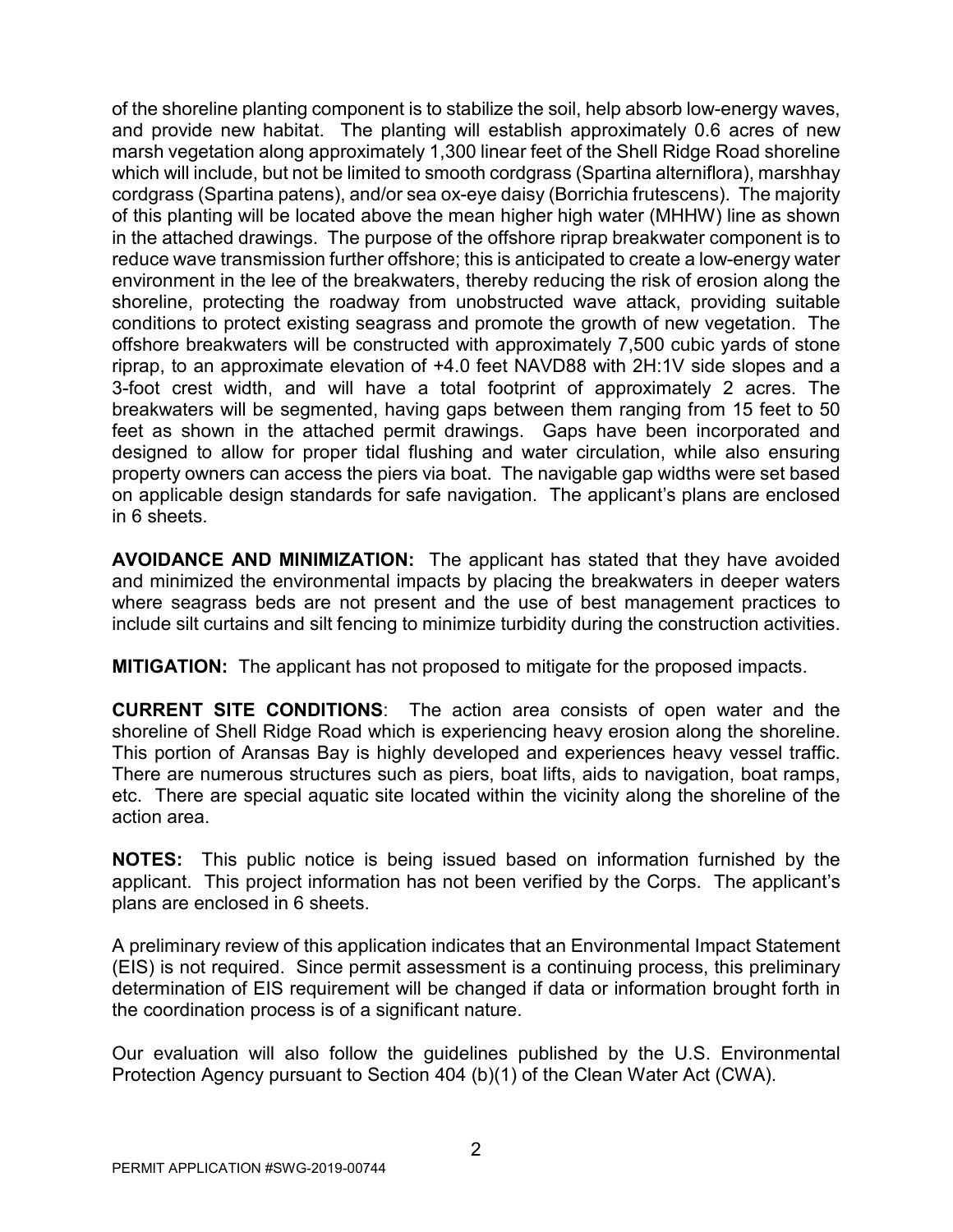## **OTHER AGENCY AUTHORIZATIONS:**

Consistency with the State of Texas Coastal Management Plan is required. The applicant has stated that the proposed activity complies with Texas' approved Coastal Management Program goals and policies and will be conducted in a manner consistent with said program.

This project incorporates the requirements necessary to comply with the Texas Commission on Environmental Quality's (TCEQ) Tier I project criteria. Tier I projects are those which result in a direct impact of three acres or less of waters of the state or 1500 linear feet of streams (or a combination of the two is below the threshold) for which the applicant has incorporated best management practices and other provisions designed to safeguard water quality. The Corps has received a completed checklist and signed statement-fulfilling Tier I criteria for the project. Accordingly, a request for 401 certification is not necessary and there will be no additional TCEQ review.

**NATIONAL REGISTER OF HISTORIC PLACES:** The staff archaeologist has reviewed the latest published version of the National Register of Historic Places, lists of properties determined eligible, and other sources of information. The following is current knowledge of the presence or absence of historic properties and the effects of the undertaking upon these properties: The state tracts proposed for work under this permit are included in the Texas Historical Commission's list of Sensitive state tracts. Additionally, the scope and magnitude of the project is such that a marine archeological investigation is warranted.

**THREATENED AND ENDANGERED SPECIES:** Preliminary indications are that no known threatened and/or endangered species or their critical habitat will be affected by the proposed work.

**ESSENTIAL FISH HABITAT:** This notice initiates the Essential Fish Habitat consultation requirements of the Magnuson-Stevens Fishery Conservation and Management Act. Our initial determination is that the proposed action would not have a substantial adverse impact on Essential Fish Habitat or federally managed fisheries in the Gulf of Mexico. Our final determination relative to project impacts and the need for mitigation measures is subject to review by and coordination with the National Marine Fisheries Service.

**PUBLIC INTEREST REVIEW FACTORS:** This application will be reviewed in accordance with 33 CFR 320-332, the Regulatory Programs of the Corps of Engineers, and other pertinent laws, regulations and executive orders. The decision whether to issue a permit will be based on an evaluation of the probable impacts, including cumulative impacts, of the proposed activity on the public interest. That decision will reflect the national concern for both protection and utilization of important resources. The benefits, which reasonably may be expected to accrue from the proposal, must be balanced against its reasonably foreseeable detriments. All factors, which may be relevant to the proposal, will be considered: among those are conservation, economics, aesthetics, general environmental concerns, wetlands, historic properties, fish and wildlife values, flood hazards, floodplain values, land use, navigation, shore erosion and accretion, recreation, water supply and conservation, water quality, energy needs, safety, food and fiber production, mineral needs and, in general, the needs and welfare of the people.